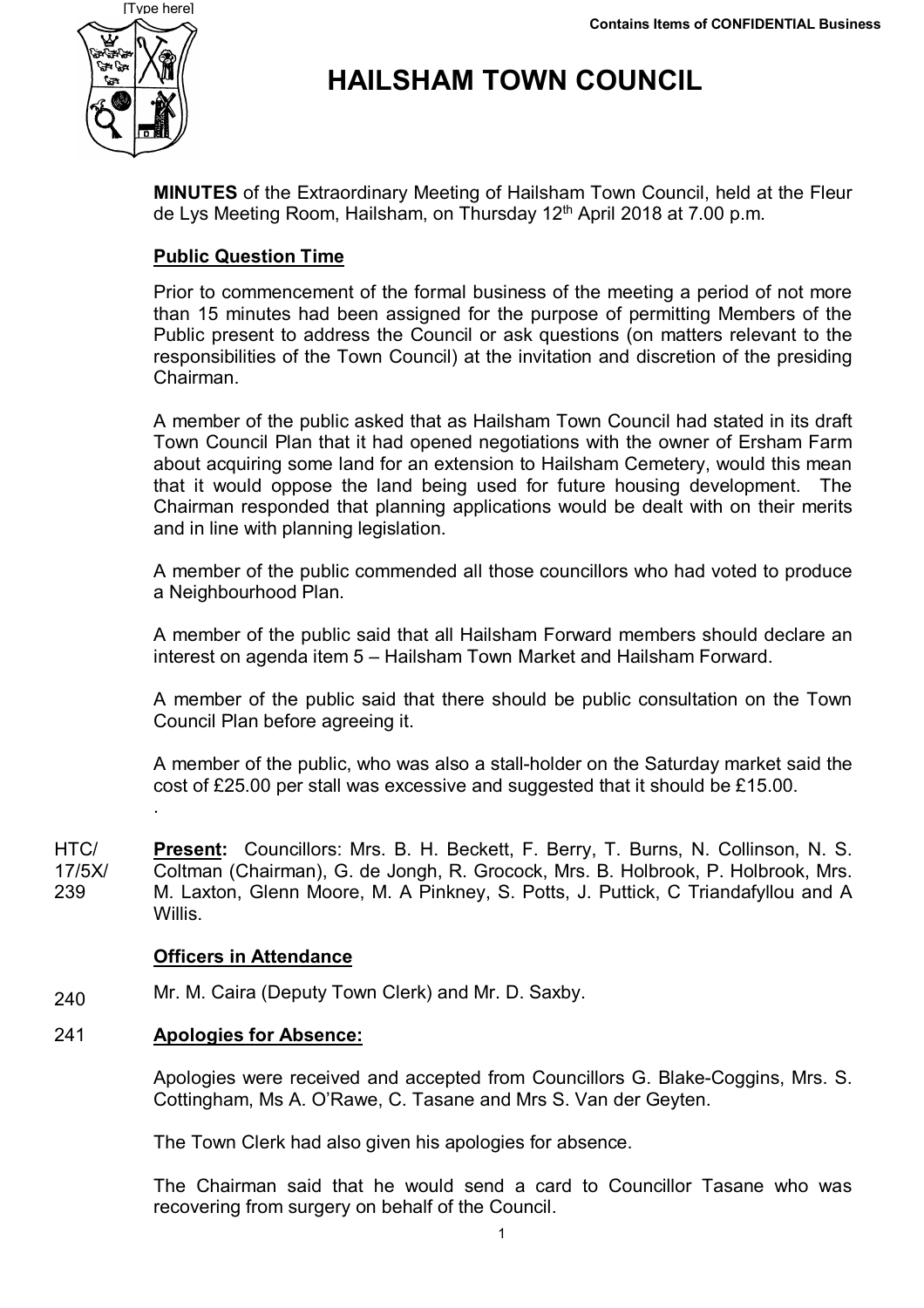### 242 **Declarations of Interest**

The Chairman confirmed that no members were currently members of Hailsham Forward.

### **Neighbourhood Plan Committee**

243.1 The Chairman thanked all members – councillors and non-councillors – for their invaluable work in producing the draft Neighbourhood Plan that was to be debated later in this agenda.

> The final draft Neighbourhood Plan had been circulated with the agenda; the Chairman asked for comments before forwarding the agreed Plan to Wealden District Council.

> Councillor Mrs Laxton said she had seen a small mistake on page 63. It should read "South Road" not "South Street".

243.2 **RESOLVED** to agree the draft Neighbourhood Plan as amended and to formally present it to Wealden District Council.

### **Hailsham Town Market & Hailsham Forward**

244.1 The Chairman outlined the background to Hailsham Forward and explained that it had been suggested that Hailsham Town Council takes over the responsibility for the Saturday market. As HTC currently runs the summer and Christmas markets, he thought it made sense to also run the Saturday market.

> The Deputy Town Clerk said that the market with the current level of traders the market barely broke even. The break-even figure was in the region of £9,000 per year.

244.2 **RESOLVED** that subject to an official request from Hailsham Forward Community Interest Company, Hailsham Town Council takes over responsibility for the Saturday Street Market.

The above resolution was carried by 12 votes to 2 with 2 abstentions.

244.3 Councillors Berry and Mrs Laxton requested that their opposition to the resolution be recorded. Councillors Mrs B Holbrook and P. Holbrook requested that their abstentions from voting be recorded.

### **Town Council Plan**

245.1 The Deputy Town Clerk introduced this agenda item and referred members to the draft report produced by the Strategy Working Group.

> The document was a statement of the Council's vision, purpose, objectives and values. The Plan was for a four-year period, starting in May 2018 and would be regularly monitored and updated.